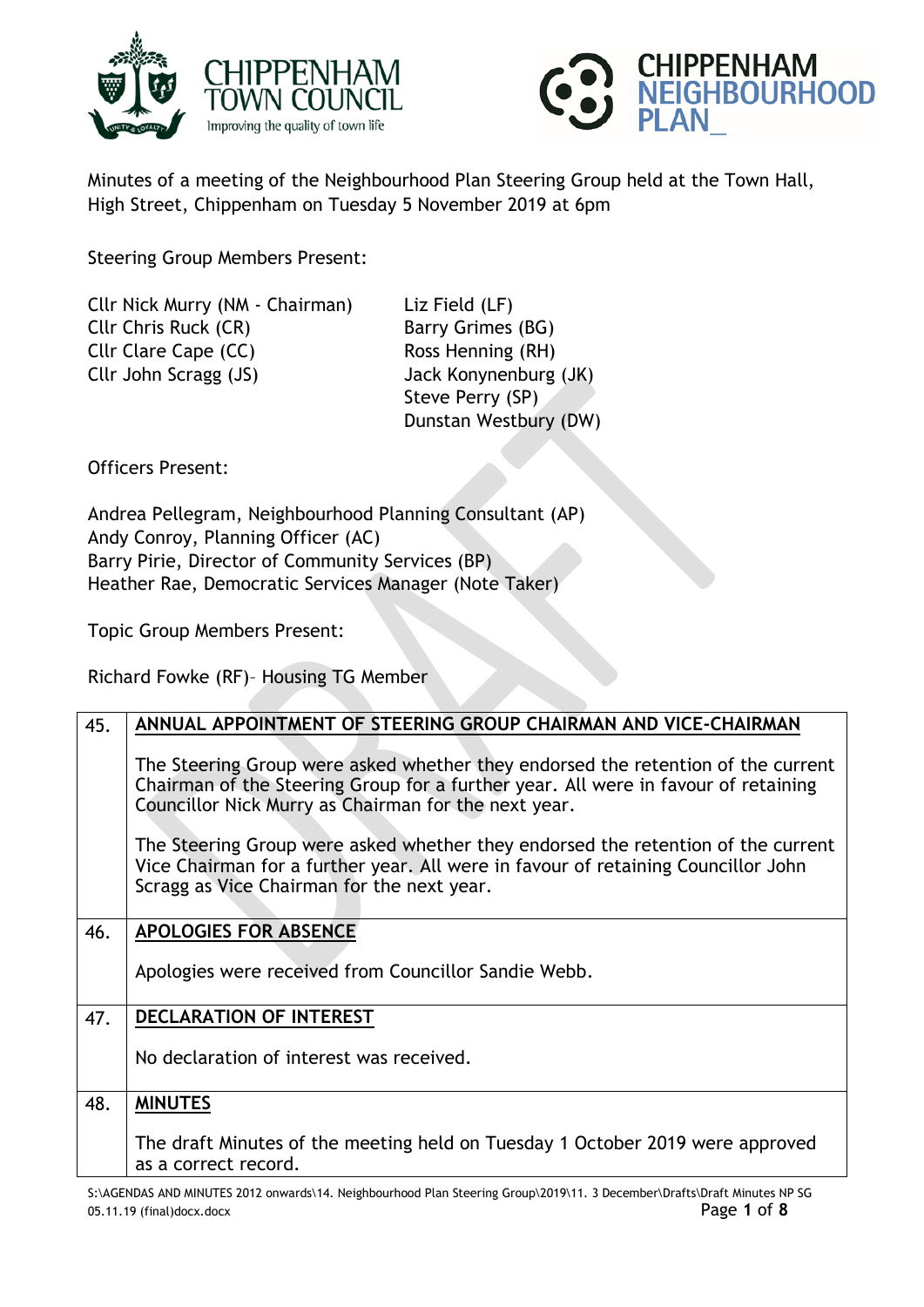| 49. | <b>CHAIRMAN'S ANNOUNCEMENTS</b>                                                                                                                                                                                                                                                                                                                                                                                                                                                                                                                                                                                                                                                                                                                                                                                                                                                                                                |
|-----|--------------------------------------------------------------------------------------------------------------------------------------------------------------------------------------------------------------------------------------------------------------------------------------------------------------------------------------------------------------------------------------------------------------------------------------------------------------------------------------------------------------------------------------------------------------------------------------------------------------------------------------------------------------------------------------------------------------------------------------------------------------------------------------------------------------------------------------------------------------------------------------------------------------------------------|
|     | The Chairman noted that one of our key stakeholders, the BID was to be disbanded<br>in March 2020.                                                                                                                                                                                                                                                                                                                                                                                                                                                                                                                                                                                                                                                                                                                                                                                                                             |
|     | The Chairman noted that Wiltshire Council's application for HIF funding had been<br>successful and disbursement would be dependent upon the planning process,<br>including the Local Plan Review, as the number of houses proposed for Chippenham<br>would need to be almost doubled. It was noted that the three neighbouring<br>parishes affected by the proposals had not been consulted at any stage prior to the<br>bid being submitted or awarded.                                                                                                                                                                                                                                                                                                                                                                                                                                                                       |
|     | The Chairman explained that Councillor David Powell would not continue to be a<br>member of the Steering Group. The vacancy will be filled at the next Full Council<br>meeting on 27 November 2019.                                                                                                                                                                                                                                                                                                                                                                                                                                                                                                                                                                                                                                                                                                                            |
|     | The Chairman welcomed DW to his first meeting of the Steering Group, and RF who<br>was observing the meeting from the Housing TG.                                                                                                                                                                                                                                                                                                                                                                                                                                                                                                                                                                                                                                                                                                                                                                                              |
| 50. | REPORT BACK ON EXTERNAL NP MEETINGS                                                                                                                                                                                                                                                                                                                                                                                                                                                                                                                                                                                                                                                                                                                                                                                                                                                                                            |
|     | AC reported back on the meeting with Wiltshire Planning Officers held on 2<br>October. Wiltshire Council will be commissioning studies as part of the Local Plan<br>Review. These include: 1) New Retail Impact Assessment (currently being<br>commissioned and to be released first half of 2020). The previous Impact<br>Assessment from 2015 has some useful data that the Town Centre TG could still<br>use; 2) Green Infrastructure Strategy, Playing Pitch Strategy and Open Spaces<br>Study; 3) Landscape Strategy updated; and 4) Housing data updated. They noted<br>that the Local Plan Review timetable had slipped, due to the emerging challenge of<br>climate change, and wanting to do more community engagement. A draft Local<br>Plan can be expected at the end of next year. Chippenham growth options could<br>not be confirmed at this stage, but there will be some growth whatever option is<br>chosen. |
|     | NM reported back on attendance at Calne Without Parish Council meeting on 14<br>October where AC had presented progress on the Chippenham Neighbourhood Plan.<br>Calne Without are likely to commence review of their Neighbourhood Plan. AC<br>noted that Calne Without felt they could have gone into more detail about design<br>and sustainability of new housing in their NP. The HIF Bid and Chippenham housing<br>growth were also noted as key issues for the Parish, particularly in relation to<br>traffic.                                                                                                                                                                                                                                                                                                                                                                                                          |
| 51. | TOPIC GROUP MEMBERSHIP CHANGES                                                                                                                                                                                                                                                                                                                                                                                                                                                                                                                                                                                                                                                                                                                                                                                                                                                                                                 |
|     | The Topic Group membership changes were noted by all present. AC noted that the<br>Housing TG were short on numbers, and if any TG gets below six members this will<br>need to be looked at.                                                                                                                                                                                                                                                                                                                                                                                                                                                                                                                                                                                                                                                                                                                                   |
|     | CC noted that there is a proposal that Derry Hill becomes a separate parish and the<br>Neighbourhood Plan will need to be aware of this for future parish engagement<br>purposes.                                                                                                                                                                                                                                                                                                                                                                                                                                                                                                                                                                                                                                                                                                                                              |
| 52. | <b>ACTIONS FROM TOPIC GROUP MEETINGS</b>                                                                                                                                                                                                                                                                                                                                                                                                                                                                                                                                                                                                                                                                                                                                                                                                                                                                                       |

 $\mathsf T$ 

S:\AGENDAS AND MINUTES 2012 onwards\14. Neighbourhood Plan Steering Group\2019\11. 3 December\Drafts\Draft Minutes NP SG 05.11.19 (final)docx.docx **Page 2 of 8** 05.11.19 (final)docx.docx Page **2** of **8**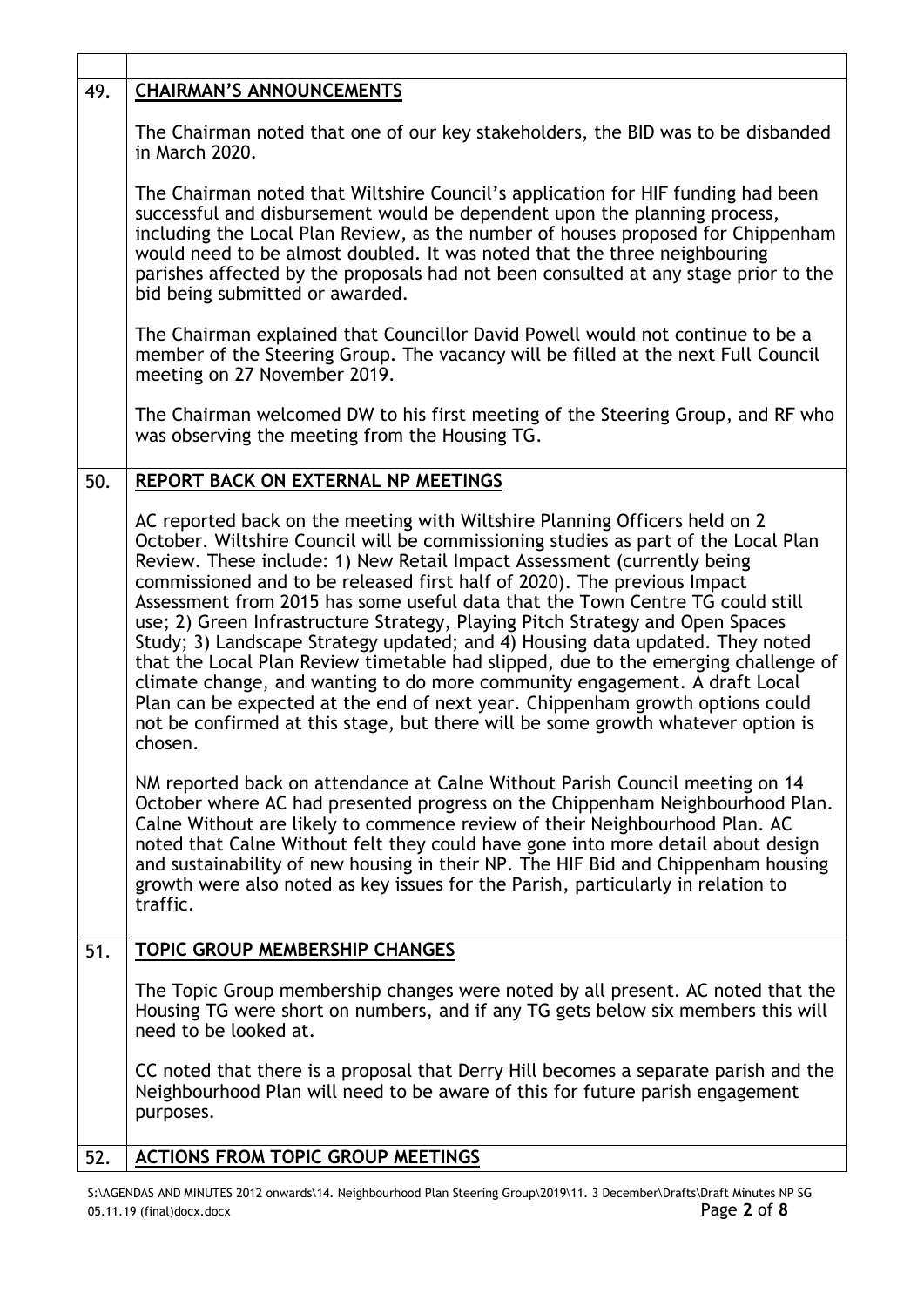NM proposed that as a way of trying to keep oversight of what is happening on all topic groups, TG Chairmen provide a summary 'management' report. This would be a spreadsheet which each TG Chairman would update with one or two lines on progress/evidence gathering of their policy topics. This would be completed a week in advance of an SG meeting and stored in one place for all Steering Group members to see. AC will develop the spreadsheet and will send out a reminder to all Chairs to update one week before a SG Meeting. The SG agreed to use this management report.

## **Town Centre TG**

JK noted the TG had met twice and decided which policy topic each member would be involved in. They had decided to form sub-groups to work on particular policy topics and those individual sub-groups have mostly met. The Bath Road/Bridge Centre sub-group will combine with the Public Realm sub-group into one group given public realm was also considered to be an important aspect of the former. Work on the River Green Corridor sub-group will commence once the Monkton Park footbridge scheme had been consulted upon and it outcome more certain.

JK & AC had a meeting with the Interim Head of Economic Development at Wiltshire Council regarding Bath Road/Bridge Centre site. His attitude was positive noting that he would like to work with the NP process to come up with a mutually agreed solution for the site. The sub-group will gather their initial thoughts, and share this with the SG. NM noted that Chippenham's Wiltshire councillors had previously met with Wiltshire Council's Economic Development and Property teams and came out in support of a way forward for the Bath Road and Bridge Centre as a single site, and that this should be taken into account.

AP questioned how JK would approach the flexible use of premises policy topic. JK noted there would be a new retail study which may be helpful in assessing the health of the high street and AC noted a business survey could be undertaken to inform any planning constraints for businesses. AP noted it should be a systematically structured approach, and that the Topic Group Member carrying out this policy topic should contact AP and AC.

CR enquired as to Wiltshire Council ideas of what they would like to see on Bath Road/Bridge Centre site. AC said they would like mixed use, which was similar to NP thinking. NM noted that a mixture of uses, including some retail use and some community use, would help attract people to town centre. CR noted that a leisure facility like a skate area or climbing wall would be beneficial. RH noted that a retail, car park and residential mix would include moving the road network at a cost of upwards of £3.5 million as previously reported. JK considered that a phased and flexible approach to developing the site would be the best solution. DW thought that changing the road layout here (i.e. to allow for a single site) would be dependent on future road schemes reducing traffic flows through the Town.

#### **Green Infrastructure TG**

CC noted that 2 members had dropped out of their TG and that she had tried to find a replacement. The TG had met twice, decided on policy topics, who will be looking at what and useful background reading. They have the opportunity to work with Natural England on testing their Green Infrastructure Standards which would be high profile for the NP. Some policy topics e.g. green buffers will be revisited once work on other policy topics has been completed.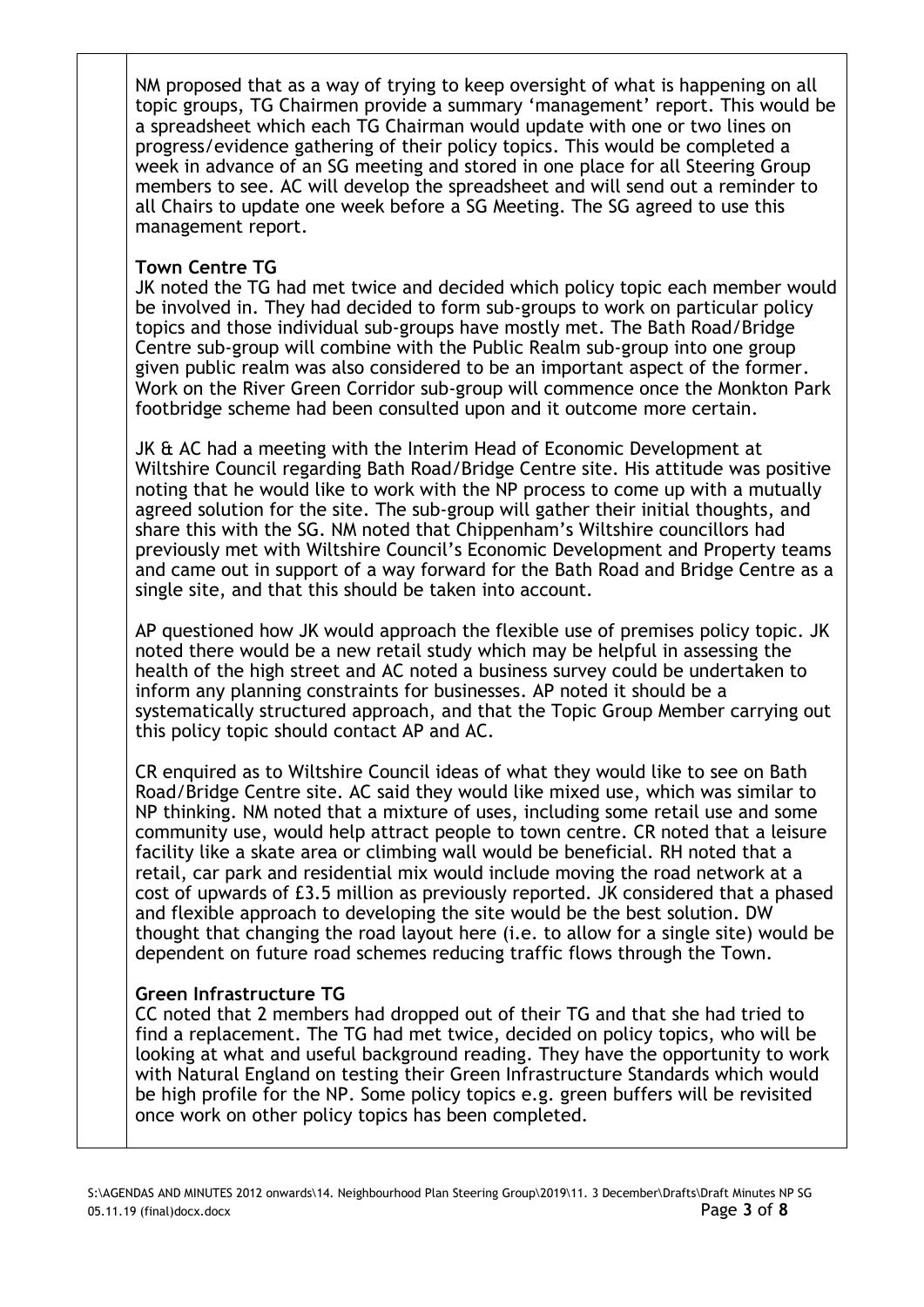SP questioned whether there is any commonality amongst TG Member resignations as the percentage of dropouts was quite high. CC noted that it could be a shortage of time, not enough climate emphasis or the high level of work. AC/AP said they believed this rate was relatively normal.

## **Community Infrastructure TG**

CR noted they met on 26 Oct and AP had been helpful. Their task is to compile a database of community stakeholders for the TG, and have allocated every TG Member a stakeholder group to cover the different sectors of the community e.g. schools, arts etc... Next meeting is on 30 Nov where they will identify existing community infrastructure. AP noted that this TG will develop a comprehensive list of people to consult and a survey could be designed in December to understand the current capacity of facilities and demand for new facilities. The TG could also look at community infrastructure standards for any new housing developments that come forward.

NM suggested the Report from the Stanley Park Sports Ground Working Party could be useful. AC to forward a copy of the document to CR.

# **Economy TG**

BG noted they had their first meeting in mid-October and the next will be in a couple of weeks. They have six policy topics to focus on. A main issue is lack of commercial space in Chippenham, meaning any business that wants to expand has to leave Chippenham, therefore employment space should be created.

AP noted if they are choosing to allocate an employment site the process is detailed, and AP will attend their next meeting. In order to allocate a site AP noted that the TG would need to identify what it is seeking for the site, then make a call for sites working with a commercial property consultant so it can be marketed for specific use. They would also need to look at the brownfield register, and it would not be enough just to allocate a site, they would need to have ready premises. It would be a multi-phased process, and the Town Council would need to work with, and support this. It would also need to work with LEP to get funding and infrastructure and a willing land owner. It could also work with existing land owners e.g. through a survey/focus group.

BP noted that incubator units for small business start-ups would be encouraged through their policies. Potential sites for co-working office spaces for hire in the town centre would also be encouraged. An overlap with the Sustainability TG was noted in respect of sustainable transport and construction, including solar panels and electric vehicle charging. AC noted that he had briefed the Interim Head of Economic Development at Wiltshire Council on the TG's policy topics of incubator units/co-working spaces and that he will be a key contact for the TG to liaise with moving forward.

#### **Transport TG**

JS noted that the first meeting was held on 7 October and there will be a further meeting on 11 November. Topics have been allocated to members and he highlighted in particular the state of public footpaths needs to be looked at. There is a lot of documentation for the TG to review, including the draft Chippenham Transport Strategy. There is a need for people to access public transport but how the NP can translate into planning policy needs further discussion.

NM questioned whether electric vehicle charging had been discussed. DW noted this will come under the parking policy topic area and he would be leading on this,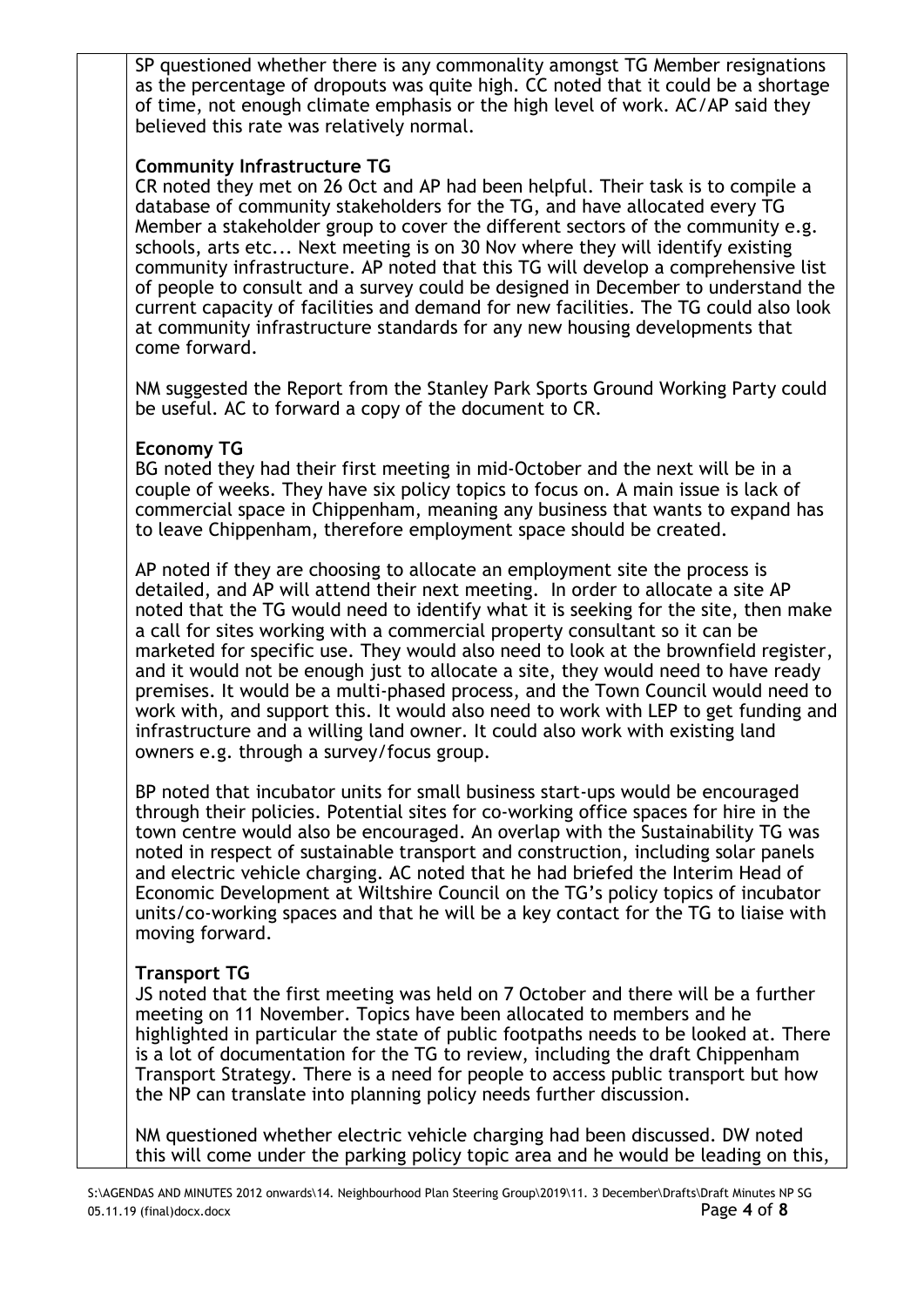along with Alex Lockton. JS noted that electric vehicle charging is important but requires a lot of money and setting up, and companies need support. AC noted charging points can be incorporated into new development under planning policies. JS noted that two members of the TG are also Friends of Chippenham Station. Electronic displays for buses arriving and being able to track them through apps will be looked at.

NM queried whether the TG had reviewed WC transport policies, and JS confirmed the TG have/will be doing this. NM noted that TG Chairs could liaise with whoever is writing policies at Wiltshire Council. AC requested that he be the first point of contact for those wanting to liaise with WC Officers, as the Neighbourhood Plan Link Officer at WC had confirmed that this was their preferred approach.

# **Housing TG**

RH noted that two members had dropped out of their TG - one due to the overwhelming amount of work, and one regarding lack of influence on the sustainability side of housing through the TG. NM would liaise further with the latter individual to see if this individual would like to join the Sustainability & Climate Change TG, working on sustainability of new housing. RH noted overlap with other TGs but that the TG were concerned/overwhelmed at the amount of work they might need to undertake and given they were now a depleted TG they would need help/co-working from other TGs to cover all the areas they would like to.

RH confirmed they will hold three public events to gain an understanding of good/bad housing design. He noted Charter Road as an example of mixed housing but acknowledging that there are issues in the area. The TG want to carry out a Housing Needs Survey for Chippenham to identify housing mix and AECOM will be able to do this for free. The TG may ask the SG for funding for events leafleting or hire in due course.

RH explained that the TG were keen to focus on design principles of new housing as a policy topic, as sites in Chippenham will emerge and the NP can then influence what is done on these sites. Site allocation for housing would be much harder to influence or achieve.

CR noted that the biggest complaints in Charter Road are anti-social behaviour including mess and fly tipping. The Neighbourhood Plan isn't going to address these issues, which would require a cultural shift. CC noted the Green Infrastructure TG could work with the Housing TG on their policy topic of social justice in infrastructure e.g. the amount of green space on housing estates in less deprived areas. NM will send relevant video link to CC regarding the Stirling Prize winning residential scheme in Norwich as an exemplar.

DW noted that transport focus will need to be on new development. DW questioned whether background work for HIF bid done by Wiltshire Council could be shared. NM to contact Wiltshire Council regarding plans.

LF noted that the Employment Land Review found that there could be a greater amount of terraced, semi-detached and affordable housing in Chippenham. It was also noted that education levels could be improved and that there is a shortage of skills, and that the whole package needs to be looked at for children and young adults. AP explained that the Housing Needs Survey would draw out the housing types that Chippenham needs.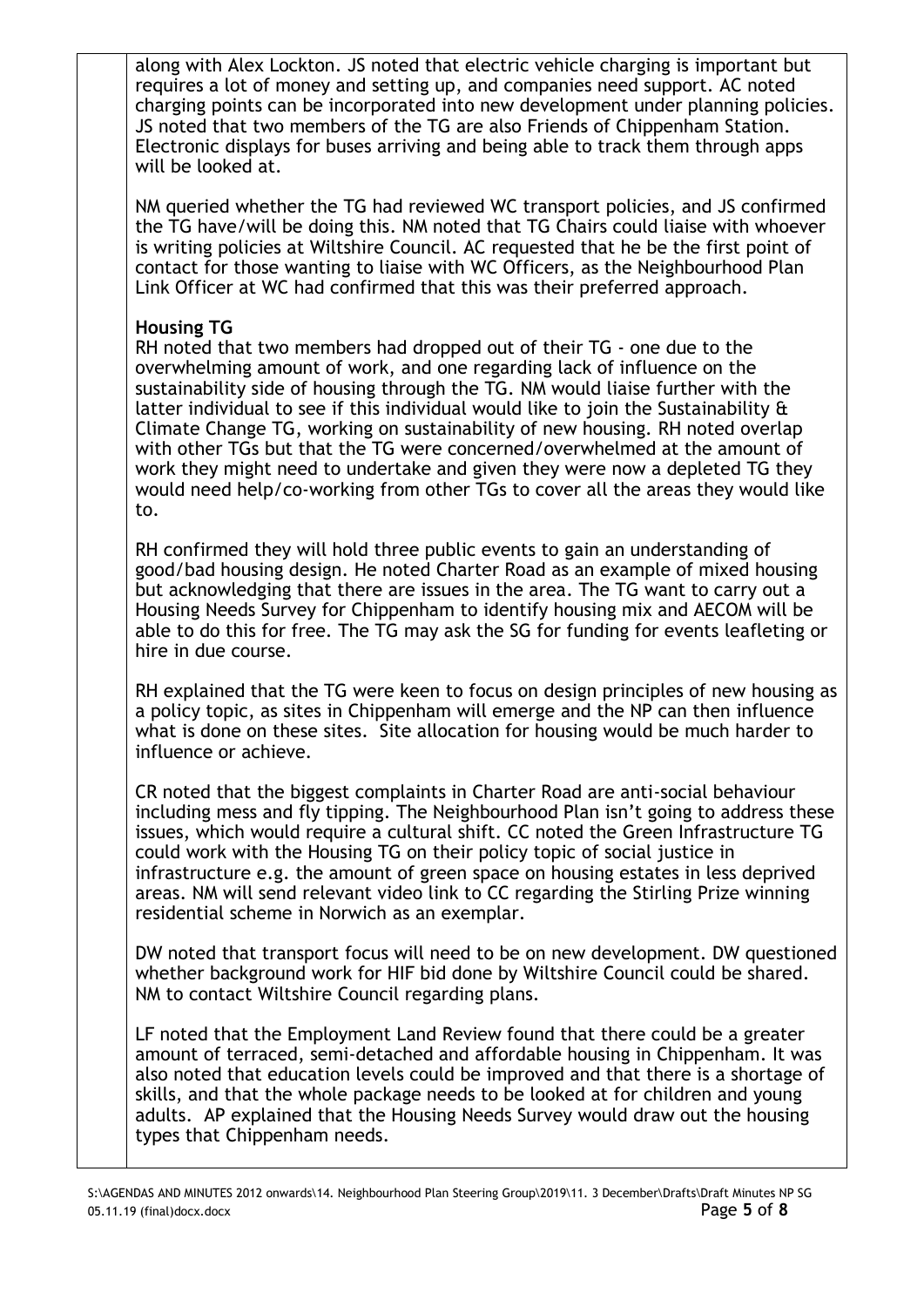Members discussed the quota for new developers to provide affordable housing, which is 40%, but it was noted this has not always been achieved due to viability issues being raised by developers. AP noted that we are in a transition period whereby it will be harder for developers to wriggle out of this obligation.

All members were in favour of proceeding with engaging AECOM to deliver Housing Needs Survey.

## **Sustainability & Climate Change TG**

NM noted they have looked at the 2 Core Strategy Policies which relate to sustainability, energy efficiency and renewable energy generation. Their approach to reviewing these policies is to simplify what is in them, bullet point key things and identify what is missing.

They will now lead the policy topic of Carbon Neutral Housing Development and work with Housing TG on this.

They will continue to liaise with other TGs, attending other TG meetings when appropriate to ensure sustainability is taken into account for all areas.

They have had one TG Member drop out, but have found a replacement. Next meeting will be on 18<sup>th</sup> November.

NM confirmed that the Centre for Sustainable Energy will be providing a day's workshop at Chippenham Town Hall based on renewable energy outputs and preferred locations energy strategy for the NP area. The first workshop will take place on Sat  $7<sup>th</sup>$  December, with a follow-up 2hr workshop on 18<sup>th</sup> December. There are limited numbers, so NM should be informed of any SG Members that would like to attend.

#### **Policy Topics Spreadsheet**

AC presented the Policy Topics Spreadsheet, and where there was a duplication of policy topics these were then generally assigned to specific TGs to lead on, but coworking between TGs was encouraged. The following changes to the Spreadsheet were agreed:

Sustainability & Climate Change:

- Carbon Neutral Commercial Development Economy TG to lead
- Flooding/Sustainable Drainage to investigate further and decide Water Resources/Quality
- Tree planting Green Infrastructure TG to lead
- Biodiversity Net Gains Green Infrastructure TG to lead
- Town Centre Public Realm Improvements Town Centre TG to lead
- Electric Vehicle Charging Transport TG to lead
- Walking Routes Transport TG to lead, but also links with Green Infrastructure TG – one member from each group would be ideal
- Cycle Routes Transport TG to lead Sustainable Public Transport Transport TG to lead

Housing TG:

• Carbon neutral housing development - Sustainability & CC TG to lead

Community Infrastructure TG:

 AC confirmed with CR/AP that these would be the following policy topics: Protection of Existing Community Facilities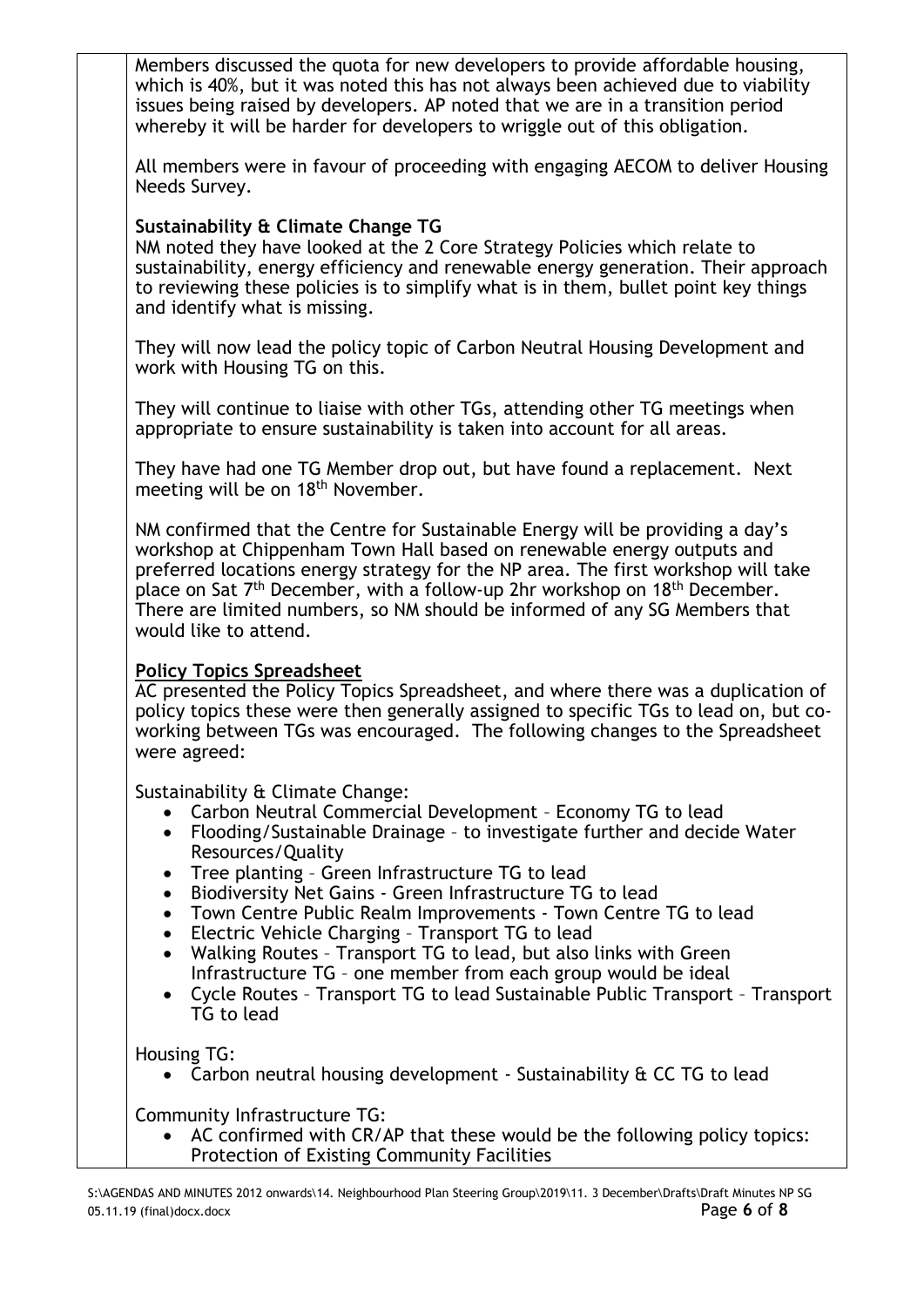|     | • Creation of New Community Facilities<br>• Standards for Community Infrastructure in New Housing Developments -<br>work with Housing TG                                                                                                                                                                                                                                                                                   |
|-----|----------------------------------------------------------------------------------------------------------------------------------------------------------------------------------------------------------------------------------------------------------------------------------------------------------------------------------------------------------------------------------------------------------------------------|
|     | Town Centre TG:<br>River Green Corridor - joint working with Green Infrastructure TG (JK to act<br>as liaison)                                                                                                                                                                                                                                                                                                             |
|     | Green Infrastructure TG:<br>Flooding/Sustainable Drainage - to investigate further and decide                                                                                                                                                                                                                                                                                                                              |
|     | Economy TG:<br>Sustainable Transport to/from Employment Sites - joint working with<br><b>Transport TG</b>                                                                                                                                                                                                                                                                                                                  |
|     | AC explained that a TG Member had queried whether there should be a policy topic<br>on out-of-centre retail parks. The SG discussed the issue/merits further but this<br>was not pursued as a policy topic.                                                                                                                                                                                                                |
|     | <b>Actions:</b>                                                                                                                                                                                                                                                                                                                                                                                                            |
|     | AC to develop the Policy Topics Spreadsheet further as a management tool to<br>include column for updates and send out a reminder to all Chairs to update<br>spreadsheet a week in advance of next SG Meeting                                                                                                                                                                                                              |
|     | AC to forward a copy of the Stanley Park Sports Ground Working Party Report to<br>CR.                                                                                                                                                                                                                                                                                                                                      |
|     | NM to send relevant video link to CC regarding the Stirling Prize winners in<br>Norwich.                                                                                                                                                                                                                                                                                                                                   |
|     | NM to contact Wiltshire Council regarding background work for the HIF bid                                                                                                                                                                                                                                                                                                                                                  |
|     |                                                                                                                                                                                                                                                                                                                                                                                                                            |
|     | AC to engage AECOM to undertake Housing Needs Survey                                                                                                                                                                                                                                                                                                                                                                       |
|     | Members to inform AC and NM if they would like to attend the CSE workshop                                                                                                                                                                                                                                                                                                                                                  |
| 53. | <b>CHARACTER ASSESSMENTS</b>                                                                                                                                                                                                                                                                                                                                                                                               |
|     | AP suggested a design policy for new housing development that would be based on<br>a set of master planning guidelines for major developments (i.e. 10+ houses) which<br>AC and AP will refine as we go forward. AP explained that there was a standard<br>methodology to carrying out Character Assessments, and that a Neighbourhood Plan<br>can have a big design influence where a Character Assessment has been done. |
|     | AP recommended that because the methodology is complex the Housing TG should<br>not pursue Character Assessments, consultation events would be a better way of<br>gathering design evidence to help them with this policy. RH agreed with this<br>approach.                                                                                                                                                                |

 $\mathsf{r}$